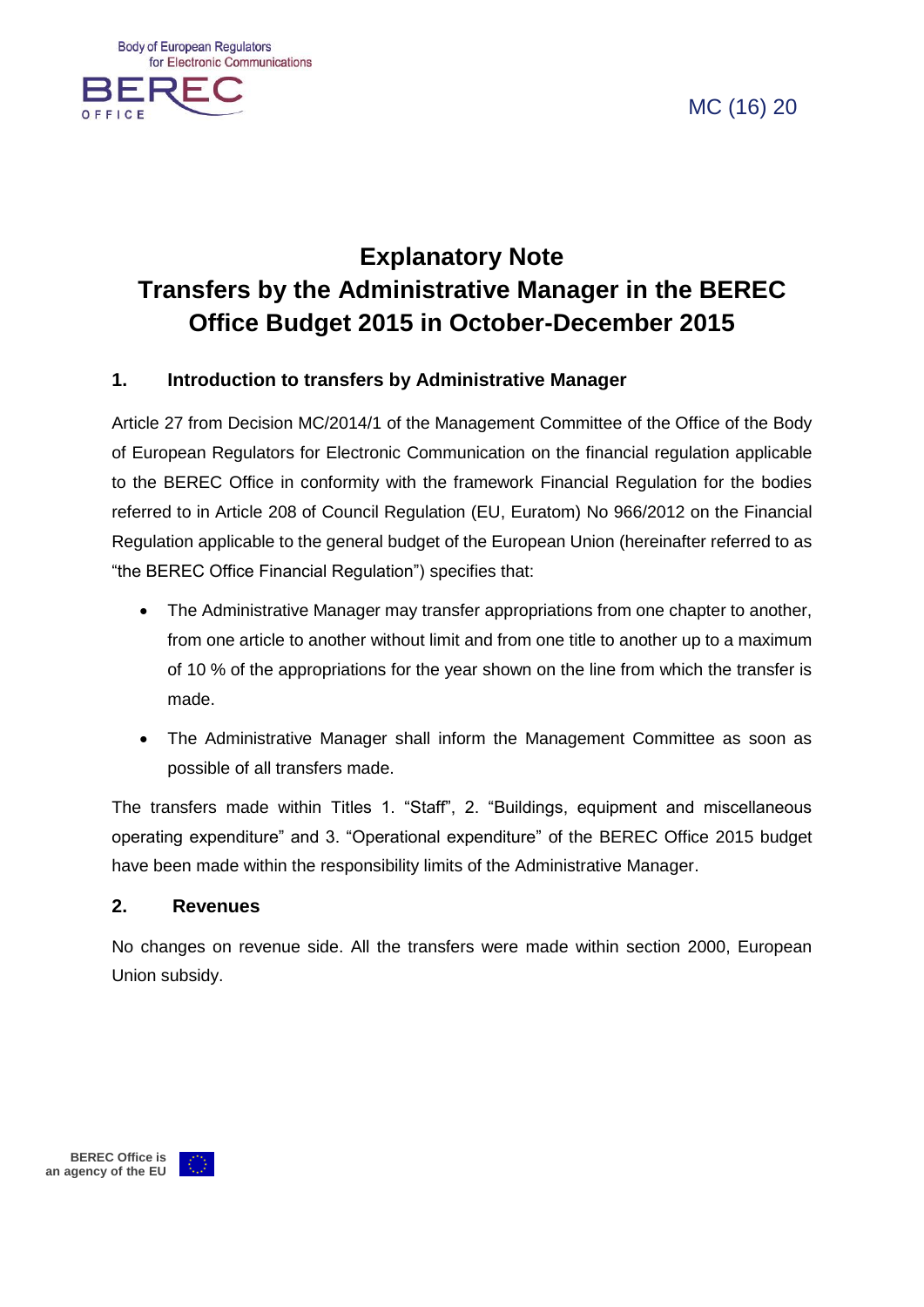## **3. Expenditure**

## **3.1. Transfers within title 1**

Legal base: Art. 27(1)(b) of the BEREC Office Financial Regulation – transfers from one chapter to another and from one article to another without limit.

The amounts transferred are provided in the table below:

| <b>Title</b><br><b>Chapter</b><br><b>Item</b> | <b>Description</b>                                                          | <b>Budget</b><br>2015<br>approved<br>by<br>budgetary<br>authority | <b>Budget</b><br>2015 with<br>transfers<br>January-<br>September<br>2015 | <b>Transfers by</b><br>Administrative<br><b>Manager in</b><br>October-<br>December 2015<br>€ | <b>Budget with</b><br>transfers | <b>Difference</b><br>(between<br>initial and<br>budget on<br>31.12.2015) |
|-----------------------------------------------|-----------------------------------------------------------------------------|-------------------------------------------------------------------|--------------------------------------------------------------------------|----------------------------------------------------------------------------------------------|---------------------------------|--------------------------------------------------------------------------|
| 1                                             | <b>STAFF</b>                                                                | 2,326,472.00                                                      | 2,326,472.00                                                             | $\mathbf 0$                                                                                  | 2,326,472.00                    | 0.00%                                                                    |
| 11                                            | <b>Staff in active</b><br>employment                                        | 1,694,315.00                                                      | 1,649,415.00                                                             | $-42,768.69$                                                                                 | 1,606,646.31                    | $-5.17%$                                                                 |
| A-1100                                        | <b>Basic salaries</b>                                                       | 912,315.00                                                        | 801,215.00                                                               | $-101,068.69$                                                                                | 700,146.31                      | $-23.26%$                                                                |
| A-1102                                        | Expatriation and<br>foreign-residence<br>allowances                         | 146,000.00                                                        | 146,000.00                                                               | $-5,000.00$                                                                                  | 141,000.00                      | $-3.42%$                                                                 |
| A-1110                                        | Contract staff                                                              | 230,000.00                                                        | 230,000.00                                                               | 59,200.00                                                                                    | 289,200.00                      | 25.74%                                                                   |
| A-1111                                        | Seconded national<br>experts                                                | 200,000.00                                                        | 200,000.00                                                               | 4,100.00                                                                                     | 204,100.00                      | 2.05%                                                                    |
| 12                                            | <b>Miscellaneous</b><br>expenditure on staff<br>recruitment and<br>transfer | 64,000.00                                                         | 138,500.00                                                               | $-4,731.31$                                                                                  | 133,768.69                      | 109.01                                                                   |
| A-1200                                        | Travel expenses                                                             | 28,000.00                                                         | 28,000.00                                                                | $-700.00$                                                                                    | 27,300.00                       | $-2.50%$                                                                 |
| A-1201                                        | Miscellaneous<br>expenditure on staff<br>recruitment                        | 5,000.00                                                          | 5,000.00                                                                 | $-5,000.00$                                                                                  | 0.00                            | $-100.00\%$                                                              |
| A-1212                                        | Removal expenses                                                            | 4,000.00                                                          | 4,000.00                                                                 | $-1,300.00$                                                                                  | 2,700.00                        | $-32.50%$                                                                |
| A-1213                                        | Daily subsistence<br>allowances                                             | 15,000.00                                                         | 37,000.00                                                                | 2,268.69                                                                                     | 39,268.69                       | 161.79%                                                                  |
| 13                                            | <b>Missions and duty</b><br>travel                                          | 195,000.00                                                        | 195,000.00                                                               | 31,700.00                                                                                    | 226,700.00                      | 16.26%                                                                   |
| A-1300                                        | Mission duty and<br>travel expenses                                         | 195,000.00                                                        | 195,000.00                                                               | 31,700.00                                                                                    | 226,700.00                      | 16.26%                                                                   |
| 15                                            | <b>Training and</b><br>language courses                                     | 70,000.00                                                         | 70,000.00                                                                | 12,200.00                                                                                    | 82,200.00                       | 17.43%                                                                   |
| A-1500                                        | Training and<br>language courses                                            | 70,000.00                                                         | 70,000.00                                                                | 12,200.00                                                                                    | 82,200.00                       | 17.43%                                                                   |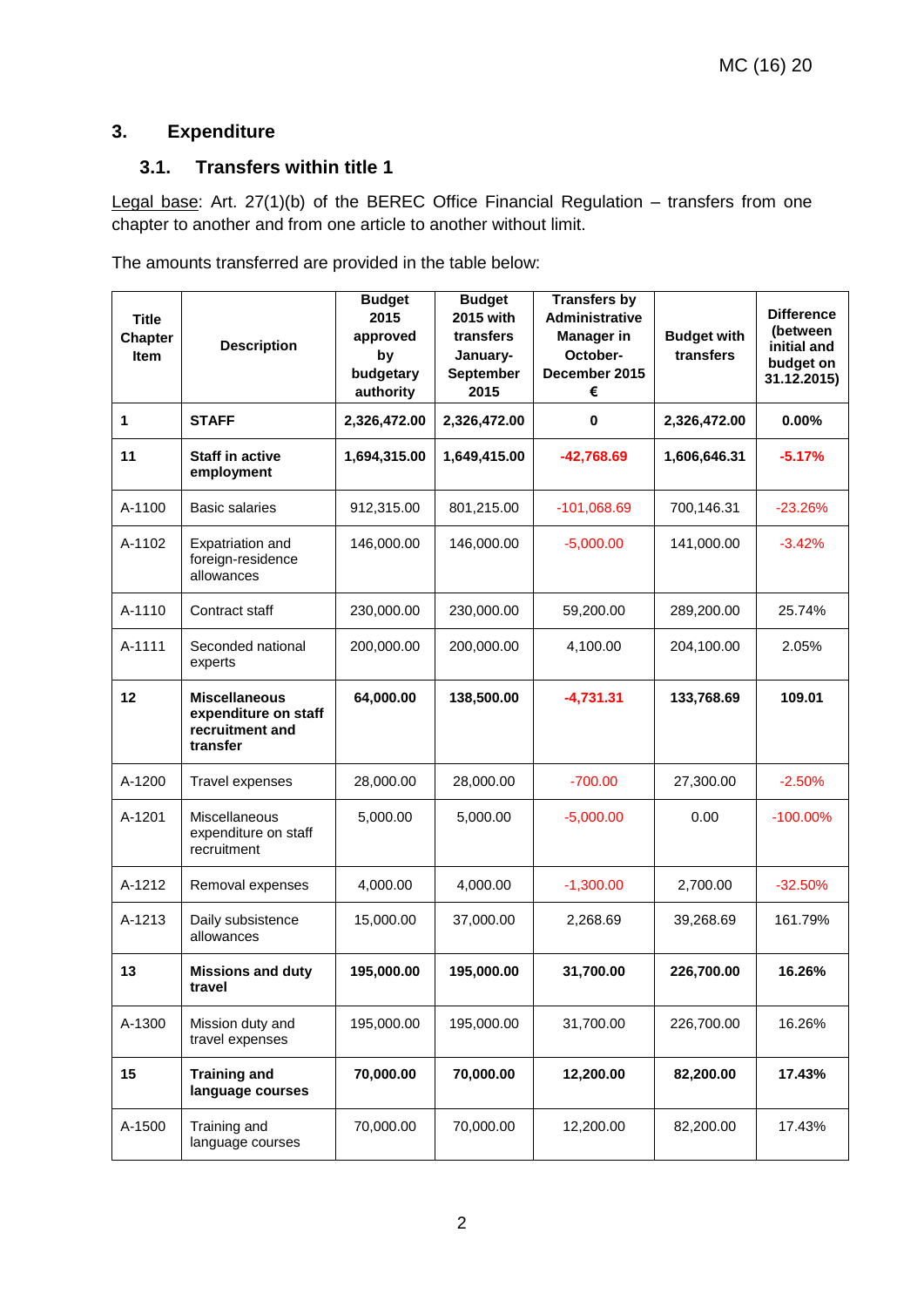| Title<br><b>Chapter</b><br><b>Item</b> | <b>Description</b>                                        | <b>Budget</b><br>2015<br>approved<br>by<br>budgetary<br>authority | <b>Budget</b><br>2015 with<br>transfers<br>January-<br><b>September</b><br>2015 | <b>Transfers by</b><br><b>Administrative</b><br>Manager in<br>October-<br>December 2015<br>€ | <b>Budget with</b><br>transfers | <b>Difference</b><br>(between<br>initial and<br>budget on<br>31.12.2015) |
|----------------------------------------|-----------------------------------------------------------|-------------------------------------------------------------------|---------------------------------------------------------------------------------|----------------------------------------------------------------------------------------------|---------------------------------|--------------------------------------------------------------------------|
| 16                                     | <b>External services</b><br>and temporary<br>assistance   | 290,157.00                                                        | 260,557.00                                                                      | 6,200.00                                                                                     | 266,757.00                      | $-8.06%$                                                                 |
| A-1600                                 | External services and<br>temporary assistance             | 290,157.00                                                        | 260,557.00                                                                      | 6,200.00                                                                                     | 266,757.00                      | $-8.06%$                                                                 |
| 17                                     | <b>Representation and</b><br>miscellaneous staff<br>costs | 6,000.00                                                          | 6,000.00                                                                        | $-2,600.00$                                                                                  | 3,400.00                        | $-43.33%$                                                                |
| A-1700                                 | Representation and<br>miscellaneous staff<br>costs        | 6,000.00                                                          | 6,000.00                                                                        | $-2,600.00$                                                                                  | 3,400.00                        | $-43.33%$                                                                |

#### Explanations:

**Transfer from:** A-1100 – Less expenditure was foreseen due to high staff turnover and delays with recruitments.

A-1102 - – Less expenditure was foreseen due to high staff turnover and delays with recruitments.

A-1200 - Actual costs on reimbursing recruitment candidates and participants of the Selection Boards were lower than planned.

A-1201 - Not needed due to decision not to hire CAs using EPSO CAST database.

A-1212 - Less expenditure than foreseen.

A-1700 - Less expenditure was foreseen on staff badges and no Staff Committee meetings were held in Riga.

**Transfers to:** A-1110 - Increase was required further to the decision on change of category of staff from SNEs to CAIV.

A-1111 - Expenses on SNEs were underestimated.

A-1213 - Increase was required due to the underestimation of actual needs (high staff turnover)

A-1300 - Closer to the year end it became clear that the needs for resources for missions were underestimated. Therefore, the budget line had to be replenished in order to increase the commitments accordingly.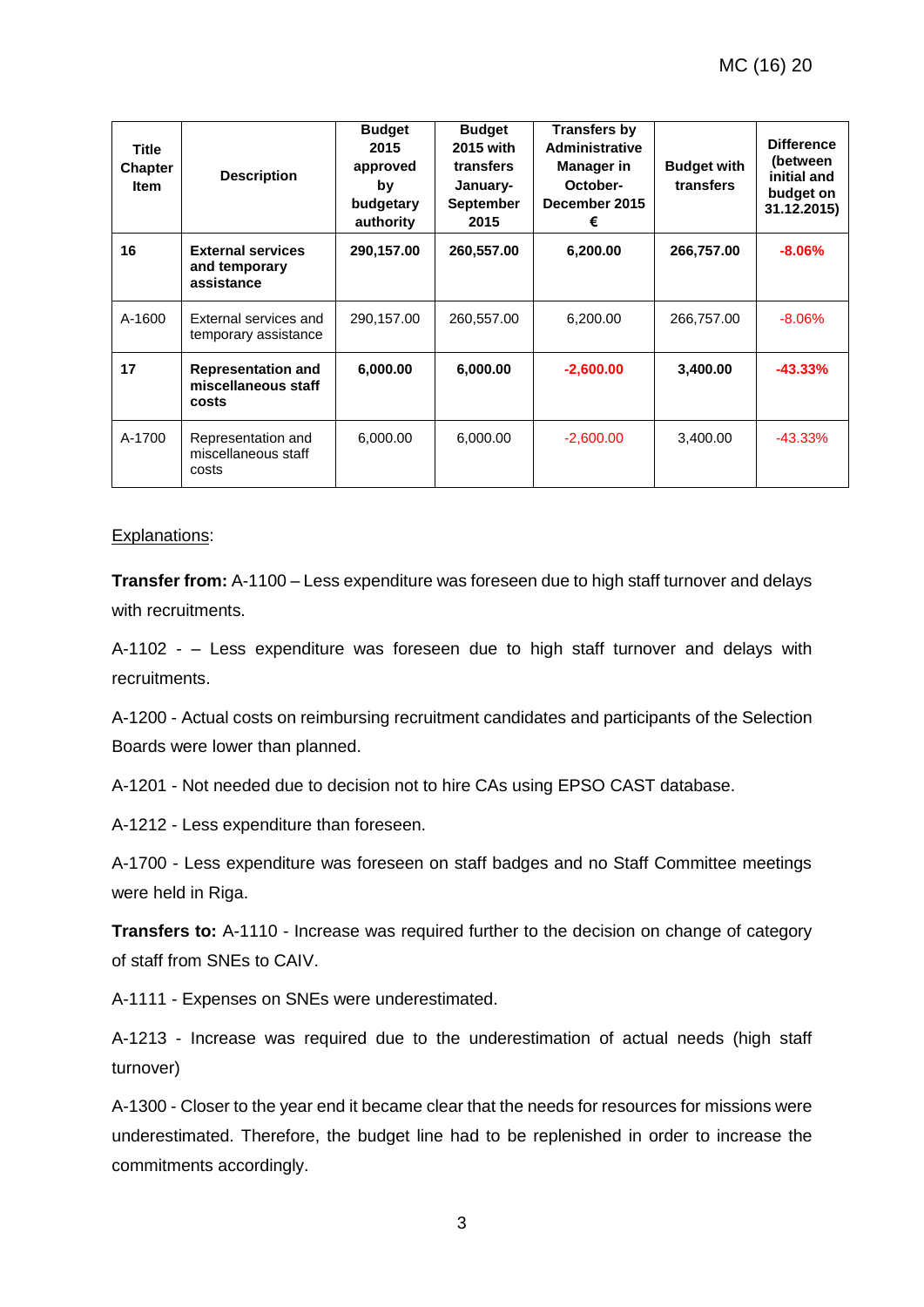A-1500 - Needs for financial training were underestimated and updated information was received on prices for general training, therefore the budget line had to be replenished.

A-1600 - Despite the previously performed increases, there was a need to replenish the budget line for an extensive previously not planned HR related translation to be booked.

#### **Transfers within title 2**

Legal base: Art. 27(1)(b) of the BEREC Office Financial Regulation – transfers from one chapter to another and from one article to another without limit.

The amounts transferred are provided in the table below:

| <b>Title</b><br><b>Chapter</b><br><b>Item</b> | <b>Description</b>                                                                                          | <b>Budget</b><br>2015<br>approved<br>by<br>budgetary<br>authority | <b>Budget</b><br>2015 with<br>internal<br>transfers<br>January-<br>September<br>2015 | <b>Transfers</b><br>between<br><b>Title 2 and</b><br>Title 3<br>approved<br>by decision<br>MC/2015/9 | <b>Transfers by</b><br><b>Administrative</b><br><b>Manager in</b><br>October-<br><b>December</b><br>2015 | <b>Budget</b><br>with<br>transfers | <b>Difference</b><br>(between<br>initial and<br>budget on<br>31.12.2015) |
|-----------------------------------------------|-------------------------------------------------------------------------------------------------------------|-------------------------------------------------------------------|--------------------------------------------------------------------------------------|------------------------------------------------------------------------------------------------------|----------------------------------------------------------------------------------------------------------|------------------------------------|--------------------------------------------------------------------------|
| $\overline{2}$                                | <b>BUILDINGS,</b><br><b>EQUIPMENT AND</b><br><b>MISCELLANEOUS</b><br><b>OPERATING</b><br><b>EXPENDITURE</b> | 468,770.00                                                        | 468,770.00                                                                           | $-155,000.00$                                                                                        | $\pmb{0}$                                                                                                | 313,770.00                         | $-33.07%$                                                                |
| $\overline{20}$                               | <b>Rental of</b><br>buildings and<br>associated costs                                                       | 111,200.00                                                        | 111,200.00                                                                           | $-30,000.00$                                                                                         | $-209.00$                                                                                                | 80,991.00                          | $-27.17%$                                                                |
| A-2000                                        | Rent                                                                                                        | 68,000.00                                                         | 67,710.00                                                                            | $-30,000.00$                                                                                         | $-6,820.00$                                                                                              | 30,890.00                          | $-54.57%$                                                                |
| A-2001                                        | Insurance                                                                                                   | 1,200.00                                                          | 1,200.00                                                                             |                                                                                                      | $-209.00$                                                                                                | 991.00                             | $-17.42%$                                                                |
| A-2002                                        | Water gas<br>electricity and<br>heating                                                                     | 20,000.00                                                         | 20,000.00                                                                            |                                                                                                      | 6,850.00                                                                                                 | 26,850.00                          | 34.25%                                                                   |
| A-2005                                        | Security and<br>surveillance of<br>buildings                                                                | 20,000.00                                                         | 20,000.00                                                                            |                                                                                                      | $-30.00$                                                                                                 | 19,970.00                          | $-0.15%$                                                                 |
| 21                                            | <b>Information</b><br>technology<br>purchases                                                               | 236,500.00                                                        | 233,869.00                                                                           | $-100,000.00$                                                                                        | 22,142.96                                                                                                | 156,011.96                         | $-34.03%$                                                                |
| A-2100                                        | Computer<br>equipment                                                                                       | 30,000.00                                                         | 30,000.00                                                                            |                                                                                                      | 5,561.90                                                                                                 | 35,561.90                          | 18.54%                                                                   |
| A-2101                                        | Software                                                                                                    | 162,000.00                                                        | 159,369.00                                                                           | $-100,000.00$                                                                                        | $-46,818.94$                                                                                             | 12,550.06                          | $-92.25%$                                                                |
| $A-2102$                                      | Other external data<br>processing services                                                                  | 44,500.00                                                         | 44,500.00                                                                            |                                                                                                      | 63,400.00                                                                                                | 107,900.00                         | 142.47%                                                                  |
| $\overline{22}$                               | <b>Movable property</b><br>and associated<br>costs                                                          | 7,600.00                                                          | 10,600.00                                                                            |                                                                                                      | $-160.00$                                                                                                | 10,440.00                          | 37.37%                                                                   |
| A-2200                                        | Technical<br>installations and<br>electronic office<br>equipment                                            | 600.00                                                            | 600.00                                                                               |                                                                                                      | $-600.00$                                                                                                | 0.00                               | $-100.00\%$                                                              |
| A-2210                                        | Furniture                                                                                                   | 5,000.00                                                          | 5,000.00                                                                             |                                                                                                      | $-1,080.00$                                                                                              | 3,920.00                           | $-21.60%$                                                                |
| A-2290                                        | Books and<br>publications                                                                                   | 1,000.00                                                          | 5,000.00                                                                             |                                                                                                      | 1,520.00                                                                                                 | 6,520.00                           | 552.00%                                                                  |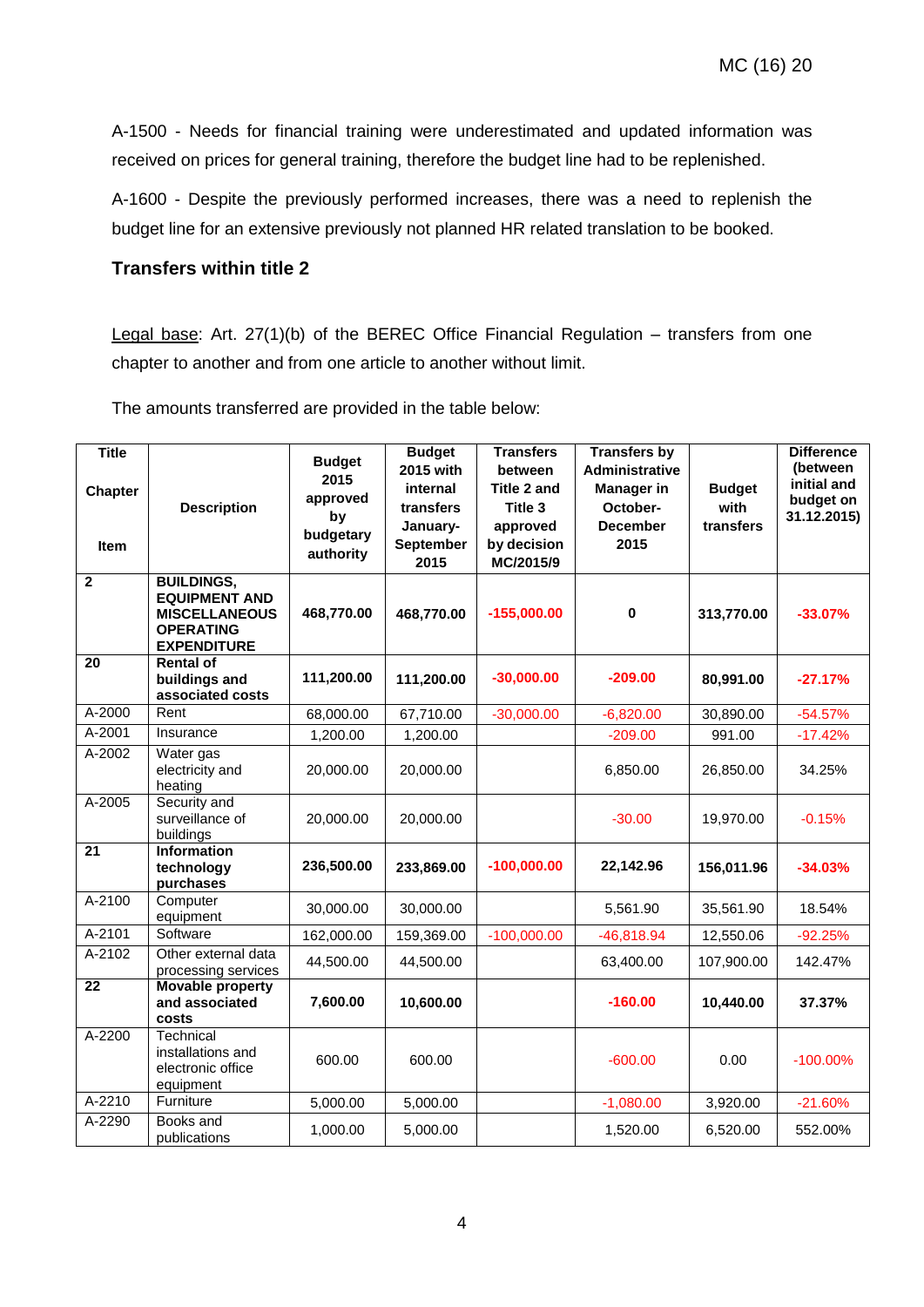| <b>Title</b><br><b>Chapter</b><br><b>Item</b> | <b>Description</b>                                    | <b>Budget</b><br>2015<br>approved<br>by<br>budgetary<br>authority | <b>Budget</b><br>2015 with<br>internal<br>transfers<br>January-<br><b>September</b><br>2015 | <b>Transfers</b><br>between<br>Title 2 and<br>Title 3<br>approved<br>by decision<br>MC/2015/9 | Transfers by<br><b>Administrative</b><br><b>Manager</b> in<br>October-<br><b>December</b><br>2015 | <b>Budget</b><br>with<br>transfers | <b>Difference</b><br>(between<br>initial and<br>budget on<br>31.12.2015) |
|-----------------------------------------------|-------------------------------------------------------|-------------------------------------------------------------------|---------------------------------------------------------------------------------------------|-----------------------------------------------------------------------------------------------|---------------------------------------------------------------------------------------------------|------------------------------------|--------------------------------------------------------------------------|
| 23                                            | <b>Current</b><br>administrative<br>expenditure       | 91,970.00                                                         | 81,770.00                                                                                   | $-25,000.00$                                                                                  | $-18,951.00$                                                                                      | 37,819.00                          | $-58.88%$                                                                |
| A-2320                                        | Bank charges                                          | 300.00                                                            | 300.00                                                                                      |                                                                                               | 100.00                                                                                            | 400.00                             | 33.33%                                                                   |
| A-2330                                        | Legal expenses                                        | 75,000.00                                                         | 45,176.00                                                                                   | $-25,000.00$                                                                                  | $-17,876.00$                                                                                      | 2,300.00                           | $-96.93%$                                                                |
| A-2359                                        | Other operating<br>expenses                           | 2,670.00                                                          | 13,794.00                                                                                   |                                                                                               | $-1,175.00$                                                                                       | 12,619.00                          | 372.62%                                                                  |
| 24                                            | Postage and<br>telecommunica-<br>tions                | 21,500.00                                                         | 21,500.00                                                                                   |                                                                                               | $-4,123.05$                                                                                       | 17,376.95                          | $-19.18%$                                                                |
| A-2410                                        | Telecommunication<br>charges                          | 20,000.00                                                         | 20,000.00                                                                                   |                                                                                               | $-4,123.05$                                                                                       | 15,876.95                          | $-20.62%$                                                                |
| 25                                            | <b>Expenditure on</b><br>formal and other<br>meetings | 0.00                                                              | 9,831.00                                                                                    |                                                                                               | 1,300.00                                                                                          | 11,131.09                          |                                                                          |
| A-2500                                        | Meetings in general                                   | 0.00                                                              | 9,831.00                                                                                    |                                                                                               | 1,300.00                                                                                          | 11,131.09                          |                                                                          |

#### Explanations:

**Transfers from:** A-2000 - Less rental expenses foreseen due to the decision not to rent additional parking slots.

A-2001 - Actual cost of premises insurance was less than estimated.

A-2005 - Contract was renewed for an exact amount of EUR 19,937.16, the remaining amount was not needed.

A-2101 - Due to decision not to proceed with HR tool and Document management tool projects, the actual expenditure on this budget line is lower than planned.

A-2200 - No technical installations needed to be done.

A-2210 - Actual expenditure is lower than foreseen due to delay with signature of a Framework Contract by the European Commission.

A-2330 - The only legal case was closed in 2014, no new cases open by now, therefore, less legal expenses are foreseen in 2015 than forecast.

A-2359 - Despite the previously performed increase, the expenses on OJ publications and translations of the BEREC Office documents were lower than planned.

A-2410 – Expenses lower than forecast.

**Transfer to:** A-2002 – The cost of utilities was expected to be increased.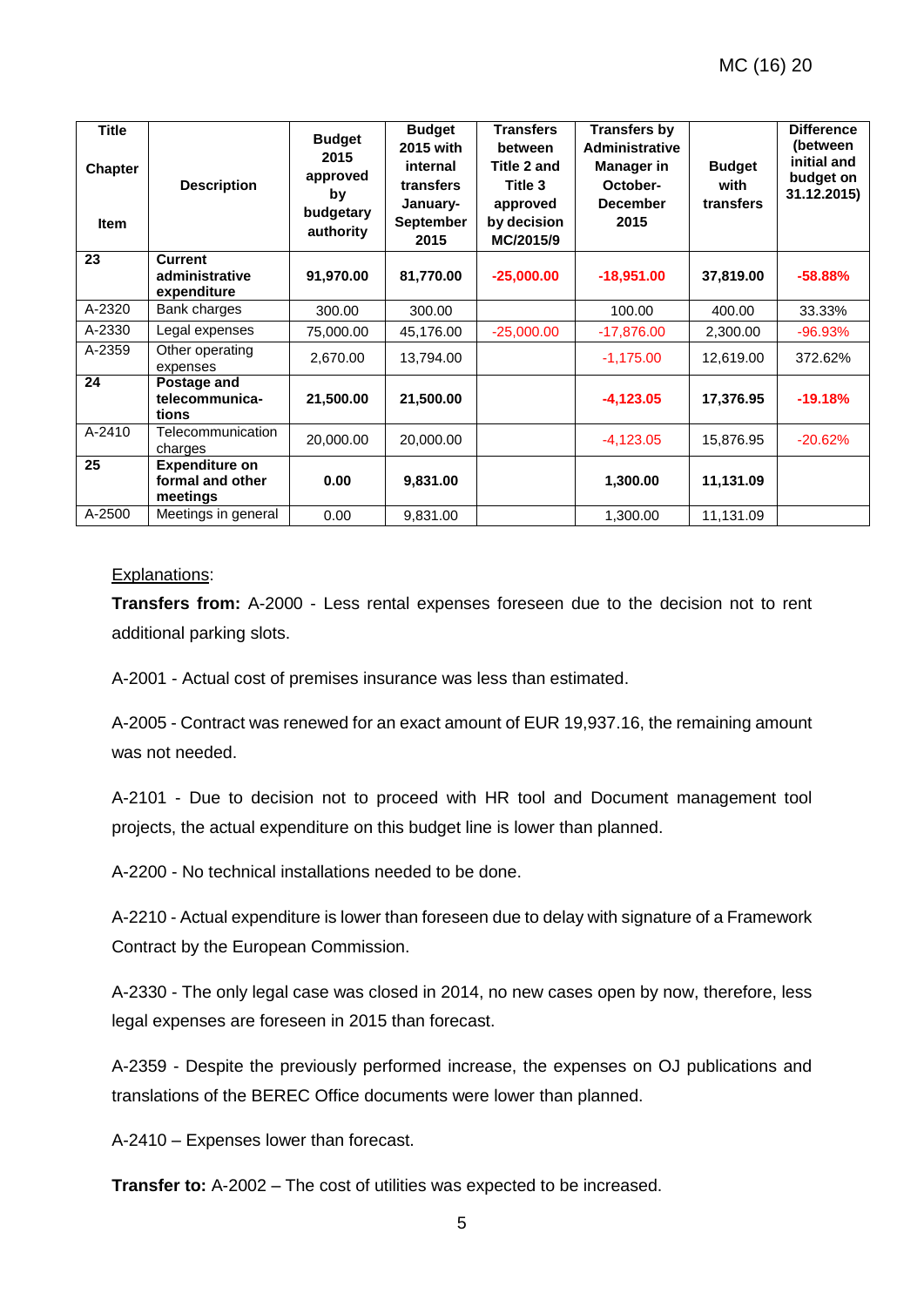A-2100 - Expenses on computer equipment are higher than initially planned.

A-2102 - Due to multiannual programming and budgeting, there was a need to start implementation of the update of ABB model project and of automatic reporting management.

A-2290 - Increase was required for ordering additional publications in accordance with SLA with Publication Office.

A-2320 - Bank charges higher due to additional services requested.

A-2500 - In order to raise awareness on the BEREC commitments and work of the BEREC Office in Latvia, transfers were required for organisation of the BEREC Office's Open door days and support to organisation of "EU presidency test" organised by the Secretariat of the LV Presidency of the Council of the EU.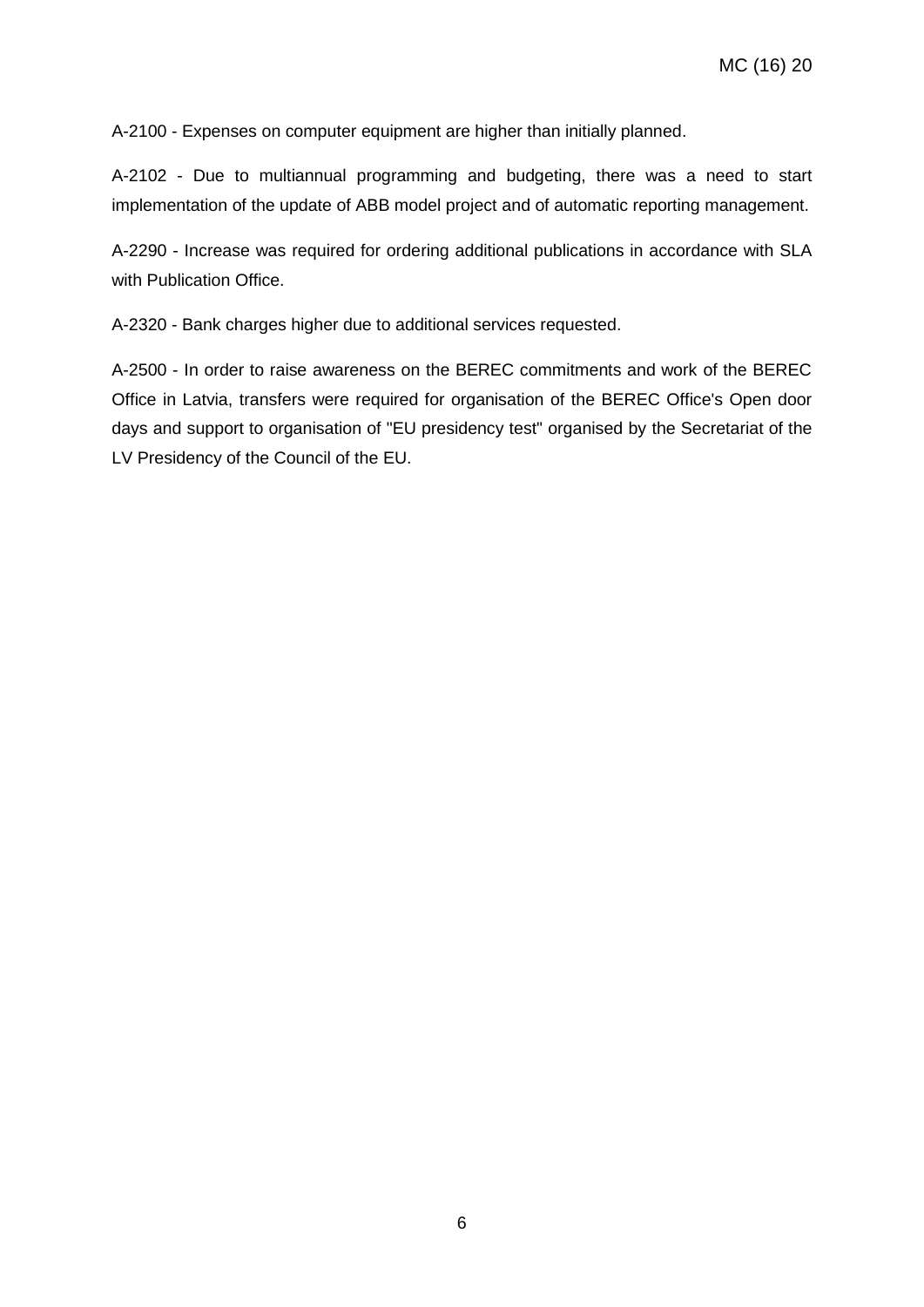### **3.2. Transfers within title 3**

Legal base: Art. 27(1)(b) of the BEREC Office Financial Regulation – transfers from one chapter to another and from one article to another without limit.

The amounts transferred are provided in the table below:

| <b>Title</b><br><b>Chapter</b><br><b>Item</b> | <b>Description</b>                                                                        | <b>Budget</b><br>2015<br>approved<br>by<br>budgetary<br>authority | <b>Budget</b><br>2015 with<br>internal<br>transfers<br>January-<br><b>September</b><br>2015 | <b>Transfers</b><br>between<br>Title 2 and<br>Title 3<br>approved<br>by<br>decision<br>MC/2015/9 | <b>Transfers by</b><br><b>Administrative</b><br>Manager in<br>October-<br>December 2015 | <b>Budget with</b><br>transfers | <b>Difference</b><br>(between<br>initial and<br>budget on<br>31.12.2015) |
|-----------------------------------------------|-------------------------------------------------------------------------------------------|-------------------------------------------------------------------|---------------------------------------------------------------------------------------------|--------------------------------------------------------------------------------------------------|-----------------------------------------------------------------------------------------|---------------------------------|--------------------------------------------------------------------------|
| 3                                             | <b>OPERATIONAL</b><br><b>EXPENDITURE</b>                                                  | 1,222,002.00                                                      | 1,222,002.00                                                                                | 155,000.00                                                                                       | $\bf{0}$                                                                                | 1,377,002.00                    | 12.68%                                                                   |
| 30                                            | <b>Support to</b><br>implementation<br>of BEREC WP                                        | 705,125.00                                                        | 644,625.00                                                                                  |                                                                                                  | $-18,000.00$                                                                            | 626,625.00                      | $-11.13%$                                                                |
| B-3002                                        | Activities under<br>Articles 7 and 7a<br>of Framework<br>Direcrive                        | 47,000.00                                                         | 47,000.00                                                                                   |                                                                                                  | $-18,000.00$                                                                            | 29,000.00                       | $-38.30%$                                                                |
| 31                                            | <b>Horizontal</b><br>activities (other<br>support not<br>directly related<br>to BEREC WP) | 516,877.00                                                        | 577,377.00                                                                                  | 155,000.00                                                                                       | 18,000.00                                                                               | 750,377.00                      | 45.18%                                                                   |
| B-3102                                        | Provision of<br>advice and other<br>ad-hoc services to<br>BEREC and other<br>parties      | 137,000.00                                                        | 197,500.00                                                                                  | 39,000.00                                                                                        | 18,000.00                                                                               | 254,500.00                      | 85.77%                                                                   |

#### Explanations:

**Transfers from:** B-3002 - In 2015 significantly less Article7/7a cases were open, so the expenditure is lower than expected.

**Transfer to:** B-3102 –There was a need to sign a direct service contract for subscription to media and analytical services related to electronic communications market and other topics related to BEREC activities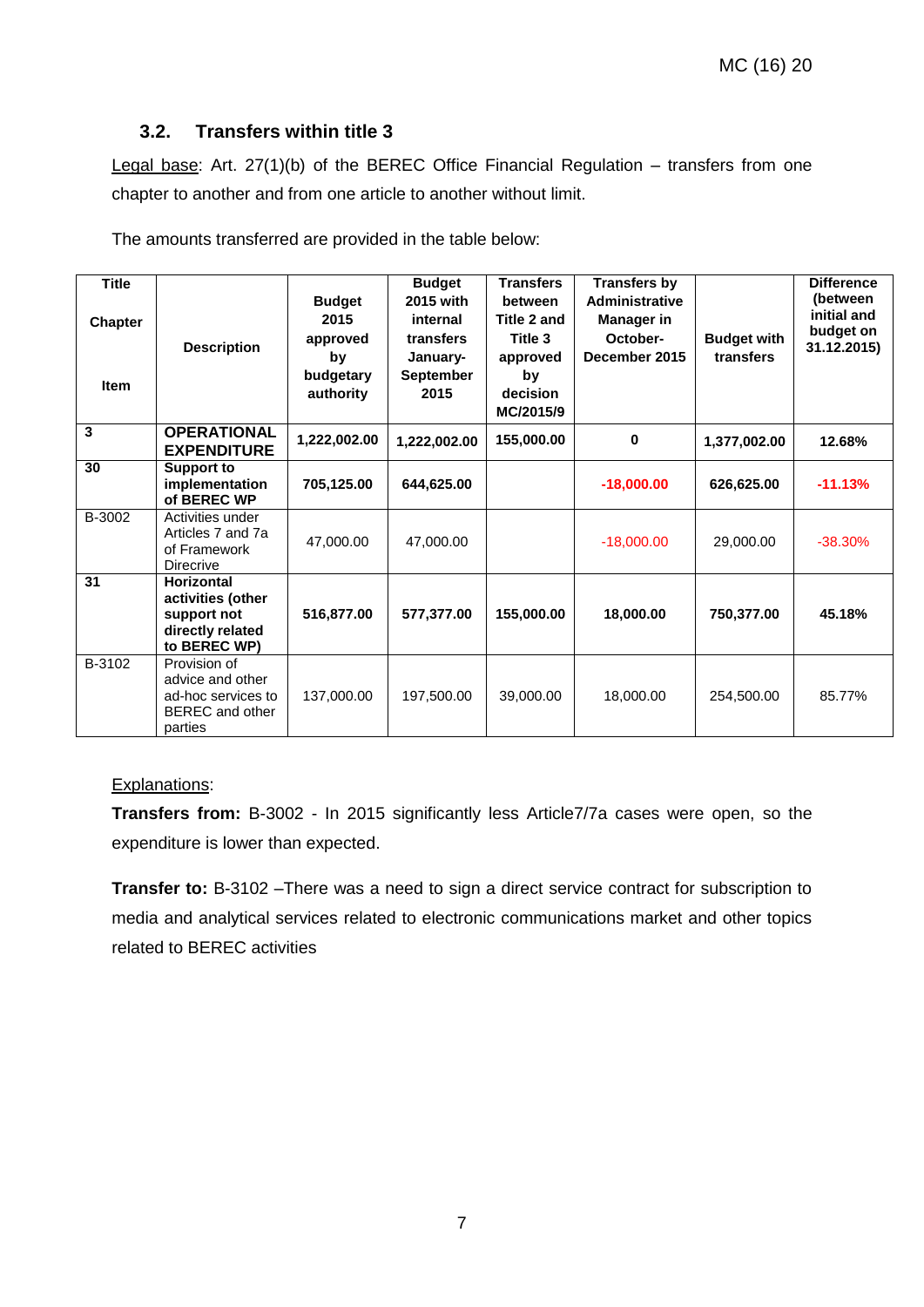# **Annex**

# **Overview of Transfers in BEREC Office Budget 2015 in January-December 2015**

# **Expenditure**

| <b>Budget</b><br>Line | <b>Budget Line description</b>                           | Budget 2015<br>approved by<br>Budg.<br><b>Authority</b> | <b>Agency</b><br>transfers<br>January-<br><b>September</b><br>2015 | <b>Transfers</b><br>between Title<br>2 and Title 3<br>approved by<br>decision<br>MC/2015/9 | <b>Agency</b><br>transfers<br>October-<br><b>December</b><br>2015 | <b>Budget with</b><br>transfers |
|-----------------------|----------------------------------------------------------|---------------------------------------------------------|--------------------------------------------------------------------|--------------------------------------------------------------------------------------------|-------------------------------------------------------------------|---------------------------------|
|                       | <b>Budget Total</b>                                      | 4,017,244                                               |                                                                    |                                                                                            |                                                                   | 4,017,244                       |
| $\mathbf{1}$          | <b>STAFF</b>                                             | 2,326,472                                               |                                                                    |                                                                                            |                                                                   | 2,326,472                       |
| 11                    | <b>STAFF IN ACTIVE EMPLOYMENT</b>                        | 1,694,315                                               | $-44,900$                                                          |                                                                                            | $-42,769$                                                         | 1,606,646                       |
| $110$                 | <b>Staff in active employment</b>                        | 1,178,315                                               | $-52,500$                                                          |                                                                                            | $-106,069$                                                        | 1,019,746                       |
| A-1100                | <b>Basic salaries</b>                                    | 912,315                                                 | $-111,100$                                                         |                                                                                            | $-101,069$                                                        | 700,146                         |
| A-1101                | Family allowances                                        | 120,000                                                 | 58,600                                                             |                                                                                            |                                                                   | 178,600                         |
| A-1102                | Expatriation and foreign-residence allowances            | 146,000                                                 |                                                                    |                                                                                            | $-5,000$                                                          | 141,000                         |
| $111$                 | <b>Contract staff and other staff</b>                    | 430,000                                                 |                                                                    |                                                                                            | 63,300                                                            | 493,300                         |
| A-1110                | Contract staff                                           | 230,000                                                 |                                                                    |                                                                                            | 59,200                                                            | 289,200                         |
| A-1111                | Seconded national experts                                | 200,000                                                 |                                                                    |                                                                                            | 4,100                                                             | 204,100                         |
| $112$                 | <b>Employer's social security contributions</b>          | 55,000                                                  |                                                                    |                                                                                            |                                                                   | 55,000                          |
| A-1120                | Insurance against sickness                               | 36,000                                                  |                                                                    |                                                                                            |                                                                   | 36,000                          |
| A-1121                | Insurance against accidents and occupational<br>diseases | 5,500                                                   |                                                                    |                                                                                            |                                                                   | 5,500                           |
| A-1122                | Insurance against unemployment                           | 13,500                                                  |                                                                    |                                                                                            |                                                                   | 13,500                          |
| 113                   | <b>Miscellaneous allowances and grants</b>               | 31,000                                                  | 7,600                                                              |                                                                                            |                                                                   | 38,600                          |
| A-1130                | Childbirth and death allowances and grants               | 1,000                                                   |                                                                    |                                                                                            |                                                                   | 1,000                           |
| A-1131                | Travel expenses for annual leave                         | 30,000                                                  | 7,600                                                              |                                                                                            |                                                                   | 37,600                          |
| A-1139                | Other allowances                                         | 0                                                       |                                                                    |                                                                                            |                                                                   | 0                               |
| 119                   | <b>Salary weightings</b>                                 | $\bf{0}$                                                |                                                                    |                                                                                            |                                                                   | $\bf{0}$                        |
| 1190                  | Salary weightings                                        | 0                                                       |                                                                    |                                                                                            |                                                                   | $\mathbf 0$                     |
| 1191                  | Adjustments to remunerations                             | 0                                                       |                                                                    |                                                                                            |                                                                   | $\mathbf 0$                     |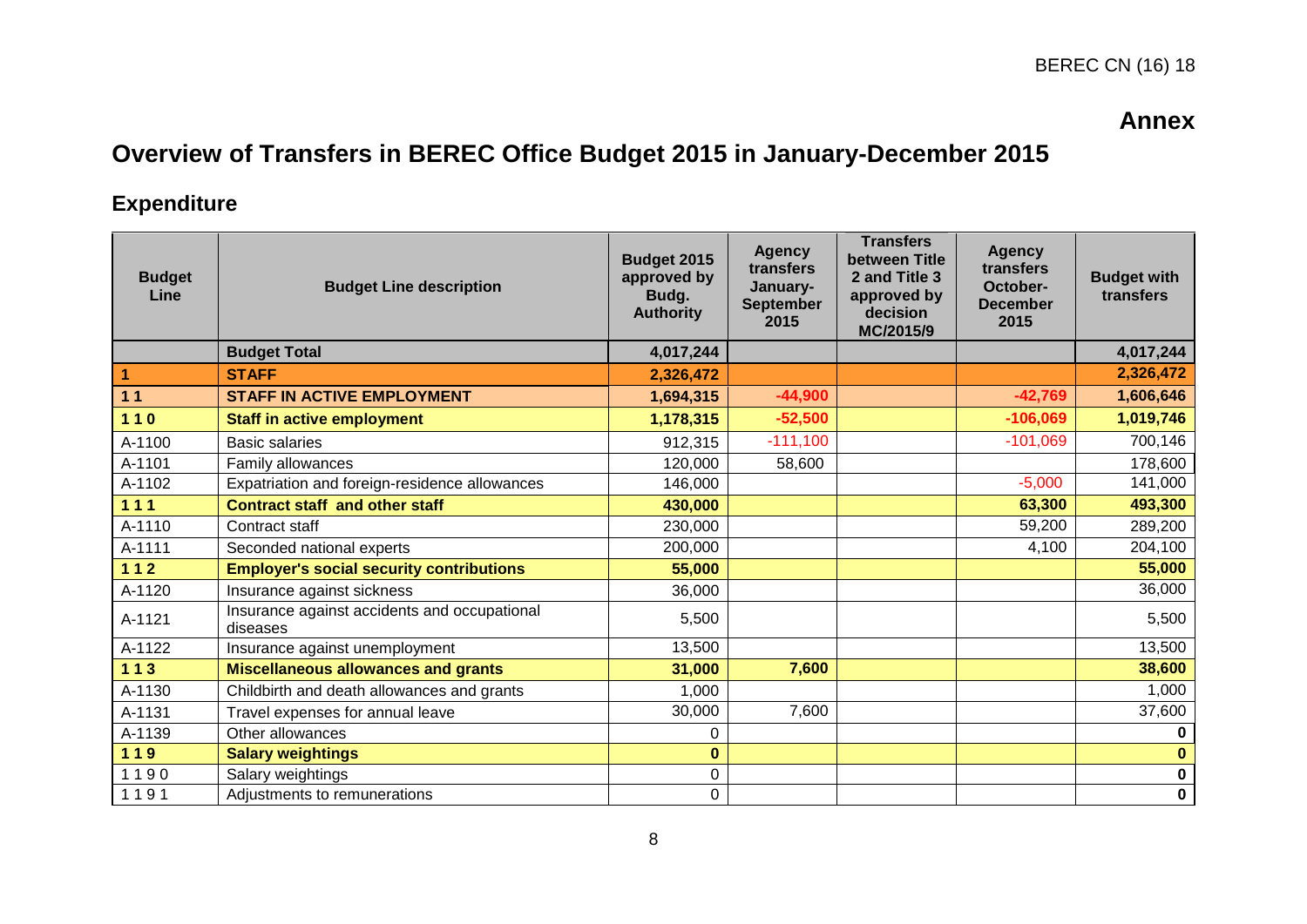| <b>Budget</b><br>Line | <b>Budget Line description</b>                                                | Budget 2015<br>approved by<br>Budg.<br><b>Authority</b> | <b>Agency</b><br>transfers<br>January-<br><b>September</b><br>2015 | <b>Transfers</b><br>between Title<br>2 and Title 3<br>approved by<br>decision<br>MC/2015/9 | <b>Agency</b><br>transfers<br>October-<br><b>December</b><br>2015 | <b>Budget with</b><br>transfers |
|-----------------------|-------------------------------------------------------------------------------|---------------------------------------------------------|--------------------------------------------------------------------|--------------------------------------------------------------------------------------------|-------------------------------------------------------------------|---------------------------------|
| 12                    | <b>MISCELLANEOUS EXPENDITURE ON STAFF</b><br><b>RECRUITMENT AND TRANSFER</b>  | 64,000                                                  | 74,500                                                             |                                                                                            | $-4,731$                                                          | 133,769                         |
| $120$                 | <b>Recruitment expenses</b>                                                   | 33,000                                                  |                                                                    |                                                                                            | $-5,700$                                                          | 27,300                          |
| A-1200                | Travel expenses                                                               | 28,000                                                  |                                                                    |                                                                                            | $-700$                                                            | 27,3000                         |
| A-1201                | Miscellaneous expenditure on staff recruitment                                | 5,000                                                   |                                                                    |                                                                                            | $-5,000$                                                          | $\Omega$                        |
| 121                   | <b>Expenses on entering/leaving</b>                                           | 31,000                                                  | 74,500                                                             |                                                                                            | 969                                                               | 106,469                         |
| A-1210                | Travel expenses on entering/leaving                                           | 2,000                                                   | 2,000                                                              |                                                                                            |                                                                   | 4,000                           |
| A-1211                | Installation                                                                  | 10,000                                                  | 50,500                                                             |                                                                                            |                                                                   | 60,500                          |
| A-1212                | Removal expenses                                                              | 4,000                                                   |                                                                    |                                                                                            | $-1,300$                                                          | 2,700                           |
| A-1213                | Daily subsistence allowances                                                  | 15,000                                                  | 22,000                                                             |                                                                                            | 2,269                                                             | 39,269                          |
| 13                    | <b>MISSIONS AND DUTY TRAVEL</b>                                               | 195,000                                                 |                                                                    |                                                                                            | 31,700                                                            | 226,700                         |
| A-1300                | Mission expenses                                                              | 195,000                                                 |                                                                    |                                                                                            | 31,700                                                            | 226,700                         |
| 14                    | <b>SOCIOMEDICAL SERVICES</b>                                                  | 7,000                                                   |                                                                    |                                                                                            |                                                                   | 7,000                           |
| $140$                 | <b>Medical service</b>                                                        | 7,000                                                   |                                                                    |                                                                                            |                                                                   | 7,000                           |
| A-1400                | <b>Medical services</b>                                                       | 7,000                                                   |                                                                    |                                                                                            |                                                                   | 7,000                           |
| 15                    | <b>TRAININGS</b>                                                              | 70,000                                                  |                                                                    |                                                                                            | 12,200                                                            | 82,200                          |
| 150                   | <b>Training</b>                                                               | 70,000                                                  |                                                                    |                                                                                            | 12,200                                                            | 82,200                          |
| A-1500                | Training and language courses                                                 | 70,000                                                  |                                                                    |                                                                                            | 12,200                                                            | 82,200                          |
| 16                    | <b>EXTERNAL SERVICES</b>                                                      | 290,157                                                 | $-29,600$                                                          |                                                                                            | 6,200                                                             | 266,757                         |
| $A-1600$              | External services and temporary assistance                                    | 290,157                                                 | $-29,600$                                                          |                                                                                            | 6,200                                                             | 266,757                         |
| $17$                  | <b>REPRESENTATION AND MISCELLANEOUS</b><br><b>STAFF COSTS</b>                 | 6,000                                                   |                                                                    |                                                                                            | $-2,600$                                                          | 3,400                           |
| A-1700                | Representation and miscellaneous staff costs                                  | 6,000                                                   |                                                                    |                                                                                            | $-2,600$                                                          | 3,400                           |
| $\vert$ 2             | <b>BUILDINGS, EQUIPMENT AND MISCELLANEOUS</b><br><b>OPERATING EXPENDITURE</b> | 468,770                                                 |                                                                    | $-155,000$                                                                                 |                                                                   | 313,770                         |
| 20                    | <b>RENTAL OF BUILDINGS AND ASSOCIATED</b><br><b>COSTS</b>                     | 111,200                                                 |                                                                    | $-30,000$                                                                                  | $-209$                                                            | 80,991                          |
| 200                   | <b>Buildings and associated costs</b>                                         | 111,200                                                 |                                                                    | $-30,000$                                                                                  | $-209$                                                            | 80,991                          |
| A-2000                | Rent                                                                          | 68,000                                                  | $-290$                                                             | $-30,000$                                                                                  | $-6,820$                                                          | 30,890                          |
| A-2001                | Insurance                                                                     | 1,200                                                   |                                                                    |                                                                                            | $-209$                                                            | 991                             |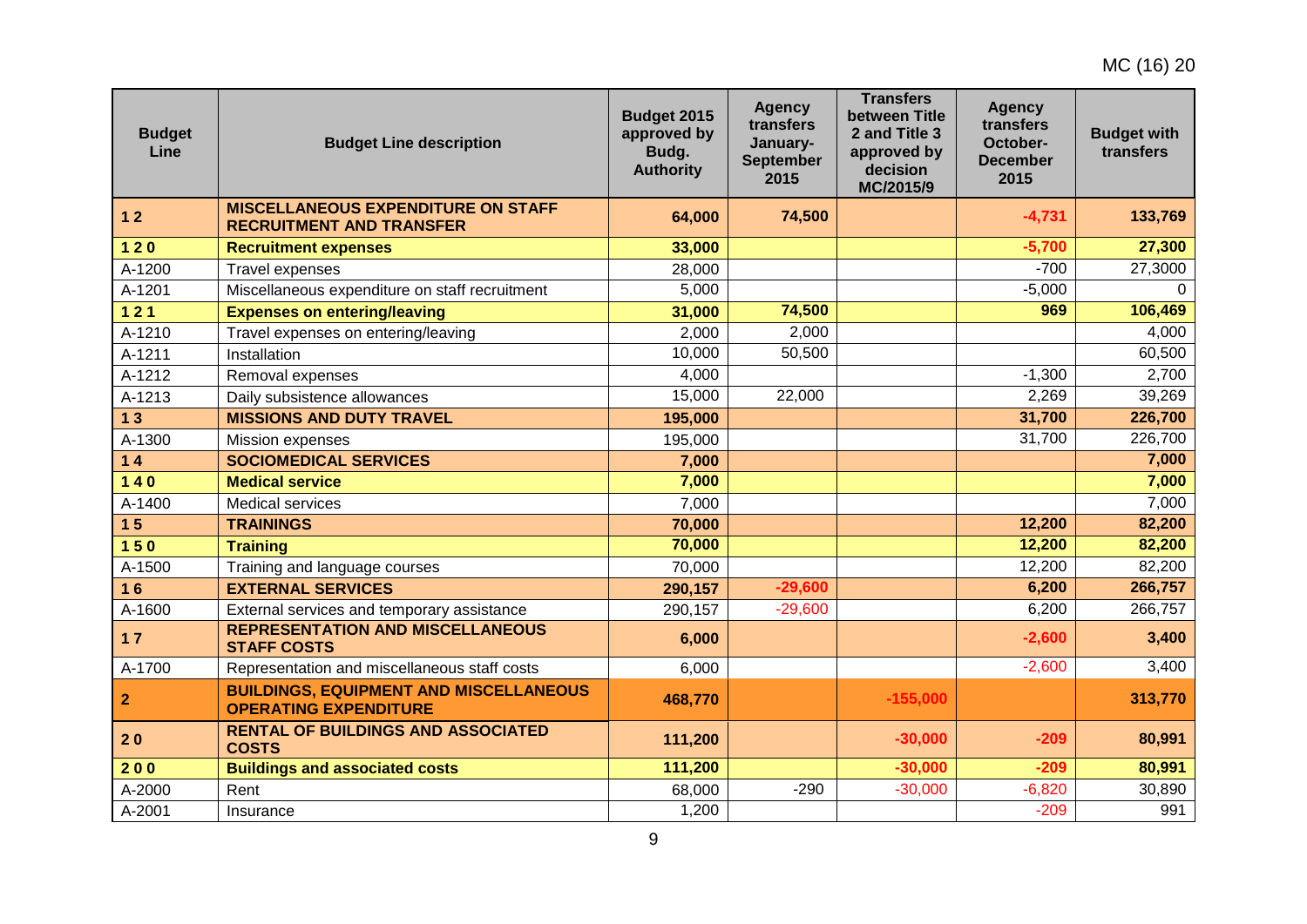| <b>Budget</b><br>Line | <b>Budget Line description</b>                                    | Budget 2015<br>approved by<br>Budg.<br><b>Authority</b> | <b>Agency</b><br>transfers<br>January-<br><b>September</b><br>2015 | <b>Transfers</b><br>between Title<br>2 and Title 3<br>approved by<br>decision<br>MC/2015/9 | <b>Agency</b><br>transfers<br>October-<br><b>December</b><br>2015 | <b>Budget with</b><br>transfers |
|-----------------------|-------------------------------------------------------------------|---------------------------------------------------------|--------------------------------------------------------------------|--------------------------------------------------------------------------------------------|-------------------------------------------------------------------|---------------------------------|
| A-2002                | Water                                                             | 20,000                                                  |                                                                    |                                                                                            | 6,850                                                             | 26,850                          |
| A-2003                | Cleaning                                                          | $\Omega$                                                |                                                                    |                                                                                            |                                                                   |                                 |
| A-2004                | Fitting-out and maintenance of premises                           | 2,000                                                   | 290                                                                |                                                                                            |                                                                   | 2,290                           |
| A-2005                | Security and surveillance of buildings                            | 20,000                                                  |                                                                    |                                                                                            | $-30$                                                             | 19,970                          |
| A-2009                | Other expenditure relating to buildings and premises              | $\Omega$                                                |                                                                    |                                                                                            |                                                                   | $\Omega$                        |
| 21                    | <b>INFORMATION TECHNOLOGY PURCHASES</b>                           | 236,500                                                 | $-2,631$                                                           | $-100,000$                                                                                 | 22,143                                                            | 156,012                         |
| 210                   | <b>Information technology purchases</b>                           | 236,500                                                 | $-2,631$                                                           | $-100,000$                                                                                 | 22,143                                                            | 156,012                         |
| A-2100                | Computer equipment                                                | 30,000                                                  |                                                                    |                                                                                            | 5,562                                                             | 35,562                          |
| A-2101                | Software                                                          | 162,000                                                 | $-2,631$                                                           | $-100,000$                                                                                 | $-46,819$                                                         | 12,550                          |
| A-2102                | Other external data processing services                           | 44,500                                                  |                                                                    |                                                                                            | 63,400                                                            | 107,900                         |
| $22$                  | <b>MOVABLE PROPERTY AND ASSOCIATED COSTS</b>                      | 7,600                                                   | 3,000                                                              |                                                                                            | $-160$                                                            | 10,440                          |
| 220                   | <b>Technical installations and electronic office</b><br>equipment | 600                                                     |                                                                    |                                                                                            | $-600$                                                            | $\bf{0}$                        |
| A-2200                | Technical installations and electronic office equipment           | 600                                                     |                                                                    |                                                                                            | $-600$                                                            | $\Omega$                        |
| 221                   | <b>Furniture</b>                                                  | 5,000                                                   |                                                                    |                                                                                            | $-1,080$                                                          | 3,920                           |
| A-2210                | Furniture                                                         | 5,000                                                   |                                                                    |                                                                                            | $-1,080$                                                          | 3,920                           |
| 229                   | Other movable property and associated costs                       | 2,000                                                   | 3,000                                                              |                                                                                            | 1,520                                                             | 6,520                           |
| A-2290                | Books and publications                                            | 1,000                                                   | 4,000                                                              |                                                                                            | 1,520                                                             | 6,520                           |
| A-2291                | Cars, transport vehicles, and maintenance and repairs             | $\Omega$                                                |                                                                    |                                                                                            |                                                                   | $\Omega$                        |
| A-2299                | Other movable property, and maintenance and repairs               | 1,000                                                   | $-1,000$                                                           |                                                                                            |                                                                   | $\Omega$                        |
| 23                    | <b>CURRENT ADMINISTRATIVE EXPENDITURE</b>                         | 91,970                                                  | $-10,200$                                                          | $-25,000$                                                                                  | $-18,951$                                                         | 37,819                          |
| 230                   | <b>Stationery and office supplies</b>                             | 11,000                                                  | 2,620                                                              |                                                                                            |                                                                   | 13,620                          |
| A-2300                | Stationery and office supplies                                    | 11,000                                                  | 2,620                                                              |                                                                                            |                                                                   | 13,620                          |
| 232                   | <b>Financial charges</b>                                          | 300                                                     | 8,880                                                              |                                                                                            | 100                                                               | 9,280                           |
| A-2320                | Bank charges                                                      | 300                                                     |                                                                    |                                                                                            | 100                                                               | 400                             |
| A-2321                | Exchange rate losses                                              | 0                                                       |                                                                    |                                                                                            |                                                                   | $\Omega$                        |
| A-2329                | Other financial charges                                           | $\Omega$                                                | 8,880                                                              |                                                                                            |                                                                   | 8,880                           |
| 233                   | <b>Legal expenses</b>                                             | 75,000                                                  | $-29,824$                                                          | $-25,000$                                                                                  | $-17,876$                                                         | 2,300                           |
| A-2330                | Legal expenses                                                    | 75,000                                                  | $-29,824$                                                          | $-25,000$                                                                                  | $-17,876$                                                         | 2,300                           |